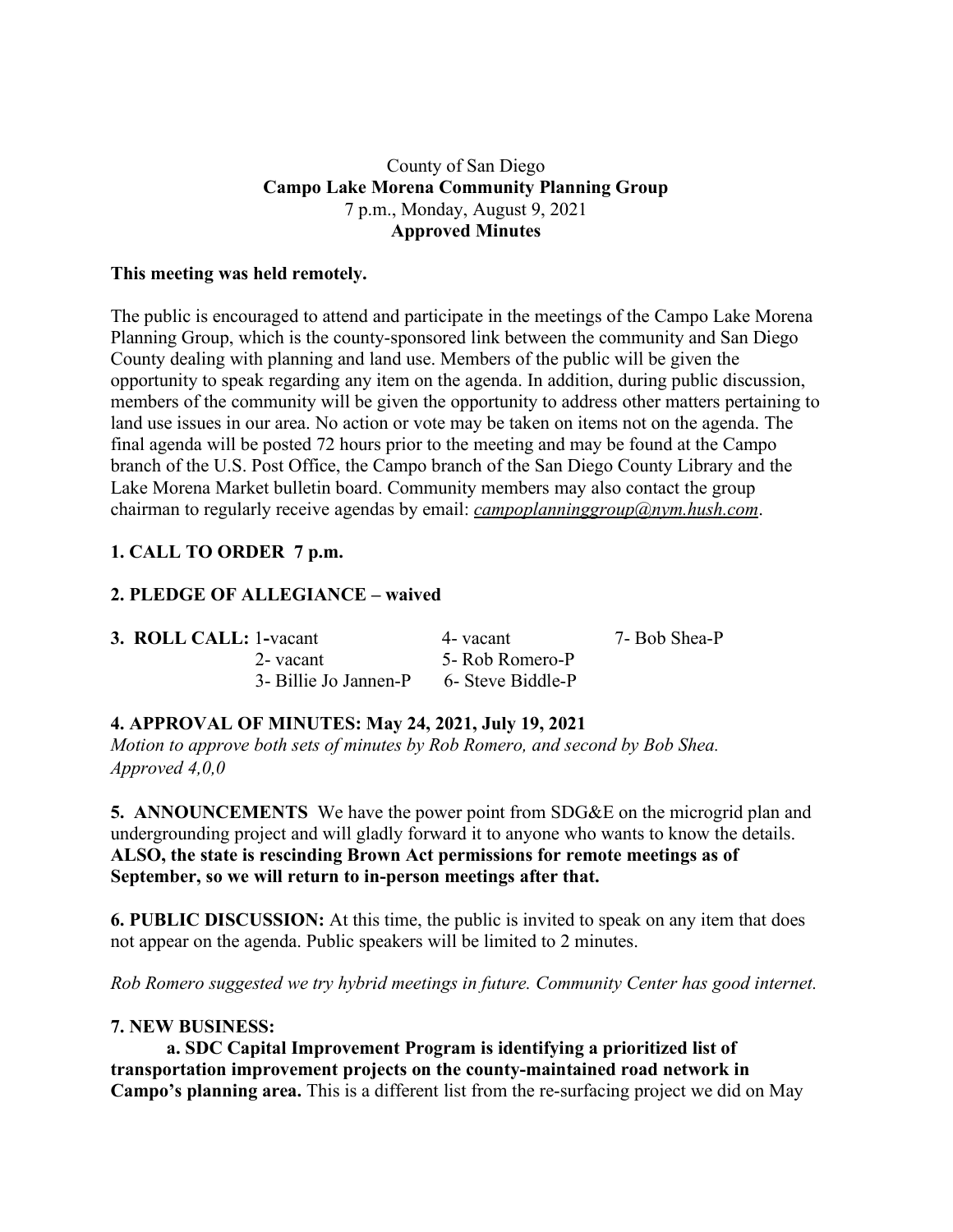24. Examples of capital improvement projects could include new roads/ reconstruction/reconfiguration (street lighting, lanes, turning lanes, roundabouts, or bike lanes); bridge repair/reconstruction; sidewalk/pathways/pedestrian access ramps; traffic signals and intersections. CIP Project Manager Ryan Lau to present. **Discussion and vote.**

*Ryan Lau presented at the last meeting (August 9), but we did not have a quorum to pass a recommendation. Rob Romero motioned to add street lighting to the intersection of 94 and Dewey Place, and to pave Dewey place up to the end of the road. The new additions will be added to the existing list. Second by Steve Biddle. Motion approved 4,0,0*

**b. Support for Jacumba's effort to promote the "Equity for Jacumba" alternative to the Jacumba Valley Ranch solar application.** As proposed, the project would be three times the size of the town and butts right up to homes and facilities in the community. Jacumba has proposed it be smaller and set away from homes and community facilities. Jacumba CSG Chairman Cherry Diefenbach to present. Details in this news report: https://www.kusi.com/big-solar-farm-runs-into-small-townopposition-in-jacumba-hot-springs/ **Discussion and vote.**

*Steve Biddle made the motion to approve a letter of full support for the Equity for Jacumba alternative, which the chairman submitted for group approval. The letter will contain additional language, as requested by Bob Shea, to discuss the domino affect of approving numerous large industrial renewables projects. Second by Rob Romero. Motion approved 4,0,0.*

### **8. OLD BUSINESS:**

**a. Standing subcommittee reports (no action):** Groundwater, Rob Romero; Sewer and Septic, vacant; Community Economic Impacts, Steve Biddle; Public Safety, Bob Shea.

*Rob Romero reported his observations on a recent trip. The Oroville dam is at 22 % and cannot generate electricity. Shasta and Folsom dam are also quite low and Lake Mead is lower than it's ever been. Local government in the area recently rejected a cannabis farm application because groundwater has become so much scarcer.*

*Steve Biddle said neighbors of Cameron Corners have been heavily impacted by all the construction. Businesses are also suffering.*

### **c. Chairman's report, Billie Jo Jannen (no action).**

*Billie Jo Jannen reported on the new recycling rules, especially what goes into the blue bins the waste companies are passing out. Recycling is not expected to remain free. In January, we are supposed to start recycling green waste (manure and cut vegetation). The county has a waiver application for people who handle their green waste onsite (mulching, composting). There is also a self-hauler permit for people who don't want to recycle via the blue bin.*